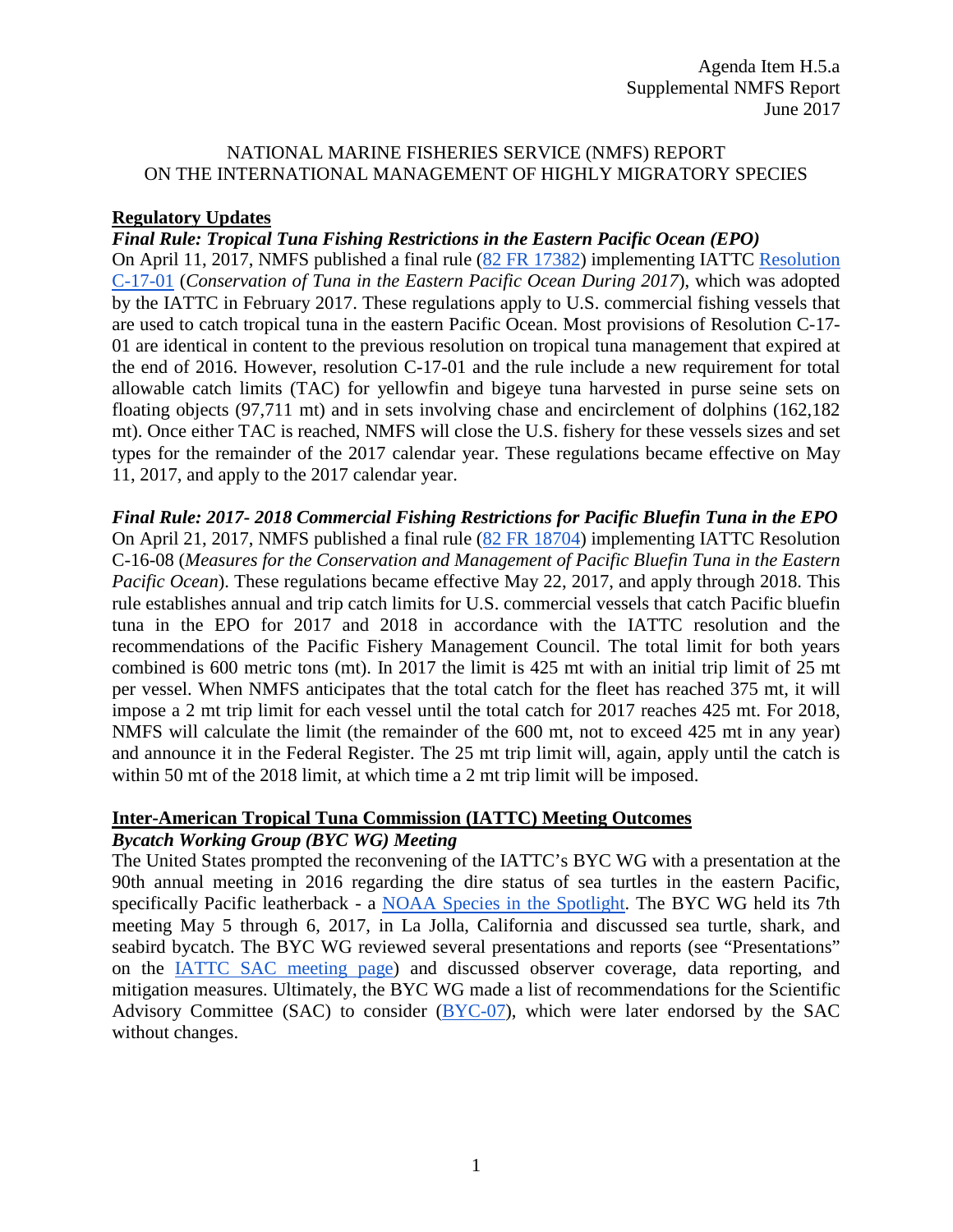## *Fish Aggregating Devices (FAD) Working Group (WG) Meeting*

The IATTC FAD WG met for a third time on May 7, 2017, and reviewed the objectives outlined in Annex III of Resolution [C-16-01.](https://www.iattc.org/PDFFiles2/Resolutions/C-16-01-FADs-Amendment-C-15-03.pdf) The FAD WG discussed definitions of terms related to FAD fishing and reviewed FAD data collection requirements, information on non-entangling FADs, and outcomes from the Joint Tuna-Regional Fisheries Management Organization meeting on FADs that took place in Madrid, Spain in April 2017. The FAD WG developed a list of conclusions and recommendations that were endorsed by the SAC (see [FAD 02-1\)](https://www.iattc.org/Meetings/Meetings2017/SAC08/PDFs/FAD-02-May-2017-Summary-report.pdf). The next FAD WG meeting will take place on July 21, 2017.

## *IATTC Scientific Advisory Committee (SAC) Meeting*

The 8th Meeting of the SAC to the IATTC was held May 8 through 12, 2017, in La Jolla, California. There, the IATTC scientific staff presented the results of 2016 stock assessments for tunas and tuna-like species in the EPO, as well as their recommendations on tuna conservation, bycatch, FADs, and data collection for consideration at the 92nd IATTC meeting (see [SAC -08-](https://www.iattc.org/Meetings/Meetings2017/SAC08/PDFs/SAC-08-11-Management-recommendations-2017.pdf) [11\)](https://www.iattc.org/Meetings/Meetings2017/SAC08/PDFs/SAC-08-11-Management-recommendations-2017.pdf). In addition, the SAC members developed a separate list of recommendations, which will be included in the meeting minutes for the 8th Meeting of the SAC (not yet available online, but will be posted by the IATTC Secretariat soon and can be found then on the 8th SAC Meeting [page\)](https://www.iattc.org/Meetings/Meetings2017/SAC08/8thMeetingScientificAdvisoryCommitteeENG.htm).

# **Potential U.S. Proposals for the 92nd IATTC Meeting**

## *Tropical Tuna*

The IATTC has collectively managed yellowfin (YFT), bigeye (BET), and skipjack tunas (i.e., tropical tunas) in the EPO for the last 10 years with various effort and catch controls. With resolution [C-13-01](https://www.iattc.org/PDFFiles2/Resolutions/C-13-01-Tuna-conservation-in-the-EPO-2014-2016.pdf) expiring at the end of 2016, it was expected that a new resolution would be agreed to at the annual IATTC meeting in June 2016. At the 2016 SAC meeting, the IATTC scientific staff recommended increasing the closure period for purse seine (PS) vessels fishing for these tuna from 62 to 87 days. However, some member countries expressed concerns about accepting the staff's recommendation for an increased closure periods. These concerns prompted many alternative conservation and management measures to be analyzed. Ultimately, it took two additional meetings (i.e., the Resumed 90th meeting - October 2016 and the 91st Extraordinary meeting - February 2017) to reach agreement on a new Resolution: [C-17-01.](https://www.iattc.org/PDFFiles2/Resolutions/C-17-01-Tuna-conservation-2017.pdf)

Resolution C-17-01 incorporates management schemes of previous tropical tuna resolutions (longline catch limits for BET, corralito, full retention on PS vessels), maintains the 62-day closure period for purse seine vessels, but also includes a new provision: total allowable catches (TACs) for BET and YFT combined for: (1) class 6 vessels making dolphin sets, and (2) class 4- 6 vessels making floating object sets.

Since C-17-01 was only established for the 2017 calendar year, a new resolution is needed to manage tropical tunas for 2018 and beyond. At the 2017 SAC meeting, the scientific staff recommended that the PS closure period be increased by 10 days (62 to 72 days). They stipulated that if the closure was increased by 10 days, the TACs would not be necessary. However, the SAC requested, like last year, that the IATTC scientific staff provide additional analyses on conservation benefits associated with other management schemes, this time including TACs, limits on FADs, and retrieval of FADs.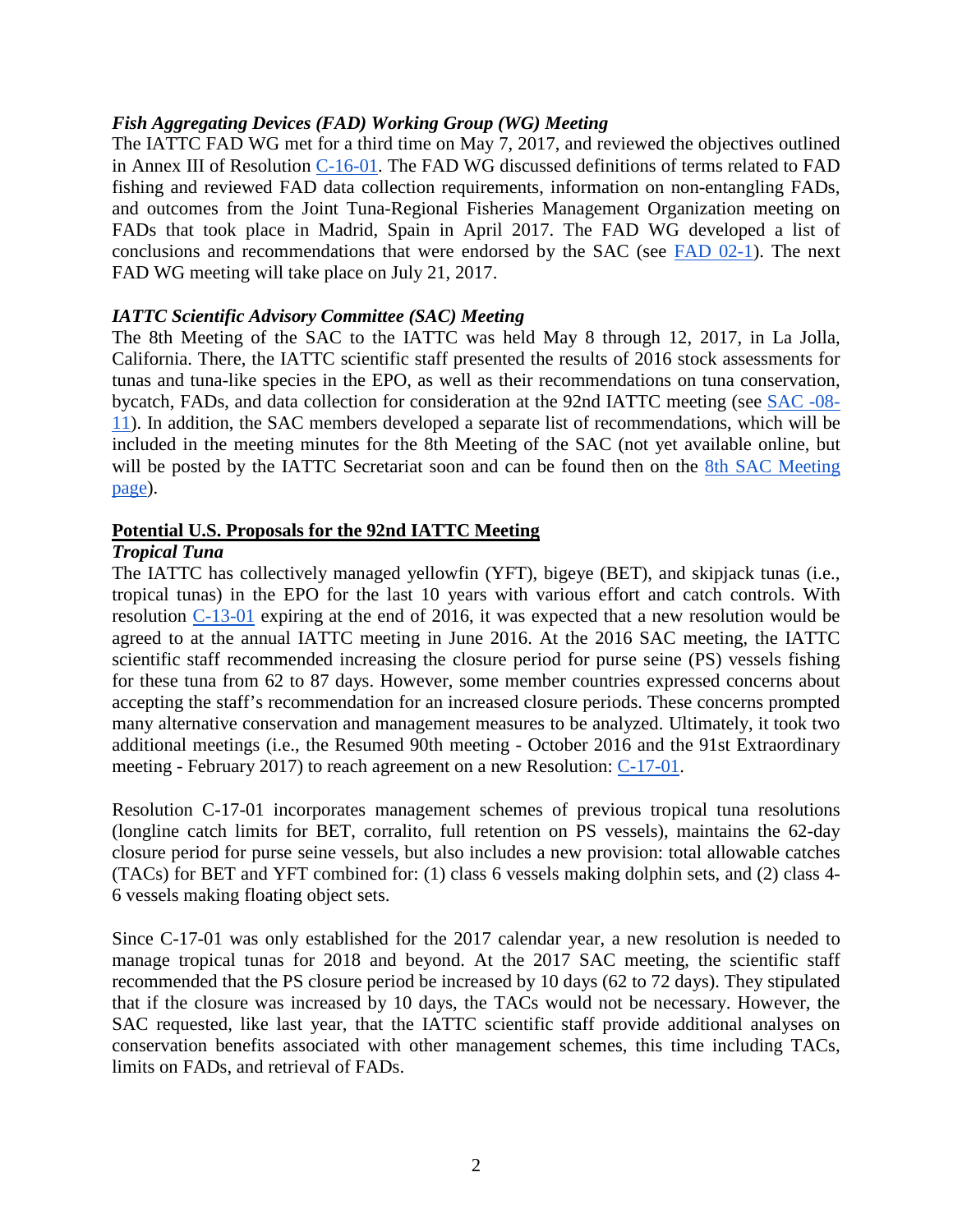Stakeholders in Hawaii have expressed a desire to push for an increase to the BET catch limit for U.S. longline vessels greater than 24 meters in length (large LL vessels), which is currently 500 mt. The United States proposed this at all three meetings last year, but several countries took issue with the notion of increasing catch at a time when the staff recommendation was to increase limits, either with additional closure days or another alternative.

## *Pacific Bluefin Tuna*

At the Resumed  $90<sup>th</sup>$  Meeting of the IATTC in October 2016, the IATTC adopted Resolution [C-](https://www.iattc.org/PDFFiles2/Resolutions/C-16-08-Conservation-and-management-of-Pacific-bluefin-tuna.pdf)[16-08 o](https://www.iattc.org/PDFFiles2/Resolutions/C-16-08-Conservation-and-management-of-Pacific-bluefin-tuna.pdf)n Pacific bluefin tuna conservation and management for 2017 and 2018. The resolution maintains the previous resolutions' IATTC-wide catch limit of 6,600 metric tons (mt) for 2017 and 2018 combined, and maintains fishing opportunity of up to 600 mt for 2017 and 2018 for the United States. The resolution also outlines next steps in developing a framework for managing the stock in the long-term. This framework also included an initial goal of rebuilding the Spawning Stock Biomass (SSB) to the median point estimate for 1952-2014 by 2024 with at least 60 percent probability, and further specifies that the IATTC will adopt a second rebuilding target.

During participation in meetings of the Northern Committee (NC) to the Western and Central Pacific Fisheries Commission (WCPFC), the United States has repeatedly proposed to set the second rebuilding target and schedule at 20 percent unfished SSB by 2030 [\(NC12-DP12\)](https://www.wcpfc.int/system/files/NC12-DP-12%20%5BUSA%20-%20Rebuilding%20plan%20for%20PBF%5D.pdf). The United States plans to submit a proposal to the 92<sup>nd</sup> meeting of the IATTC that includes the U.S. preferred second rebuilding target be met by 2030 with a 60 percent probability. This proposal is intended to support the U.S. position going into the  $2<sup>nd</sup>$  joint IATTC-WCPFC NC working group meeting on the management of Pacific bluefin tuna that will take place in August 2017.

## *Observer Safety*

In response to increasing international concerns for the safety of observers on fishing vessels, the U.S.-sponsored proposals on observer safety at the meetings of both the IATTC and Agreement on the International Dolphin Conservation Program (AIDCP) in 2016 [\(IATTC-90 PROP I-1A](https://www.iattc.org/Meetings/Meetings2016/Oct/Pdfs/Proposals/IATTC-90-PROP-I-1A-USA-Observer-Safety-at-Sea.pdf) and [MOP-34 PROP A-1\)](https://www.iattc.org/Meetings/Meetings2016/Oct/Pdfs/Proposals/MOP-34-PROP-A-1-USA-Observer-safety-at-sea.pdf). The proposals included requirements for safety equipment (i.e., 2-Way Communication Device and Personal Locator Beacon) to be provided to observers on large purse seine vessels (at least 363 mt fish hold volume), as well as longline vessels greater than 20 meters in overall length. The WCPFC adopted these minimum safety standards at its meeting in December 2015 [\(WCPFC Summary Report;](https://www.wcpfc.int/system/files/WCPFC12%20Summary%20Report_final1_revised.pdf) pg. 150), and also adopted [CMM 2016-03](https://www.wcpfc.int/system/files/Att%20F_%20CMM%202016-03%20CMM%20on%20protection%20of%20ROP%20observers.pdf) in 2016, which includes procedures for the protection of Regional Observer Program Observers. At both AIDCP and IATTC meetings, several nations questioned the cost of providing this equipment. At the request of the United States, the IATTC staff provided a summary of the costs for devices that are used by NMFS in [IATTC-90 INF C,](https://www.iattc.org/Meetings/Meetings2016/Oct/Pdfs/IATTC-90-INF-C-Observer-safety-at-sea.pdf) which was subsequently reviewed at the IATTC meeting in October 2016.

The United States plans to resubmit its AIDCP proposal to the 35<sup>th</sup> Meeting of the Parties to the AIDCP in July 2017. The United States also plans to submit a revised version of the IATTC proposal to the 92nd Meeting of the IATTC in July 2017. The revised proposal would include additional provisions to prohibit observer harassment or interference as well as a requirement for the IATTC to review these reports from observers.